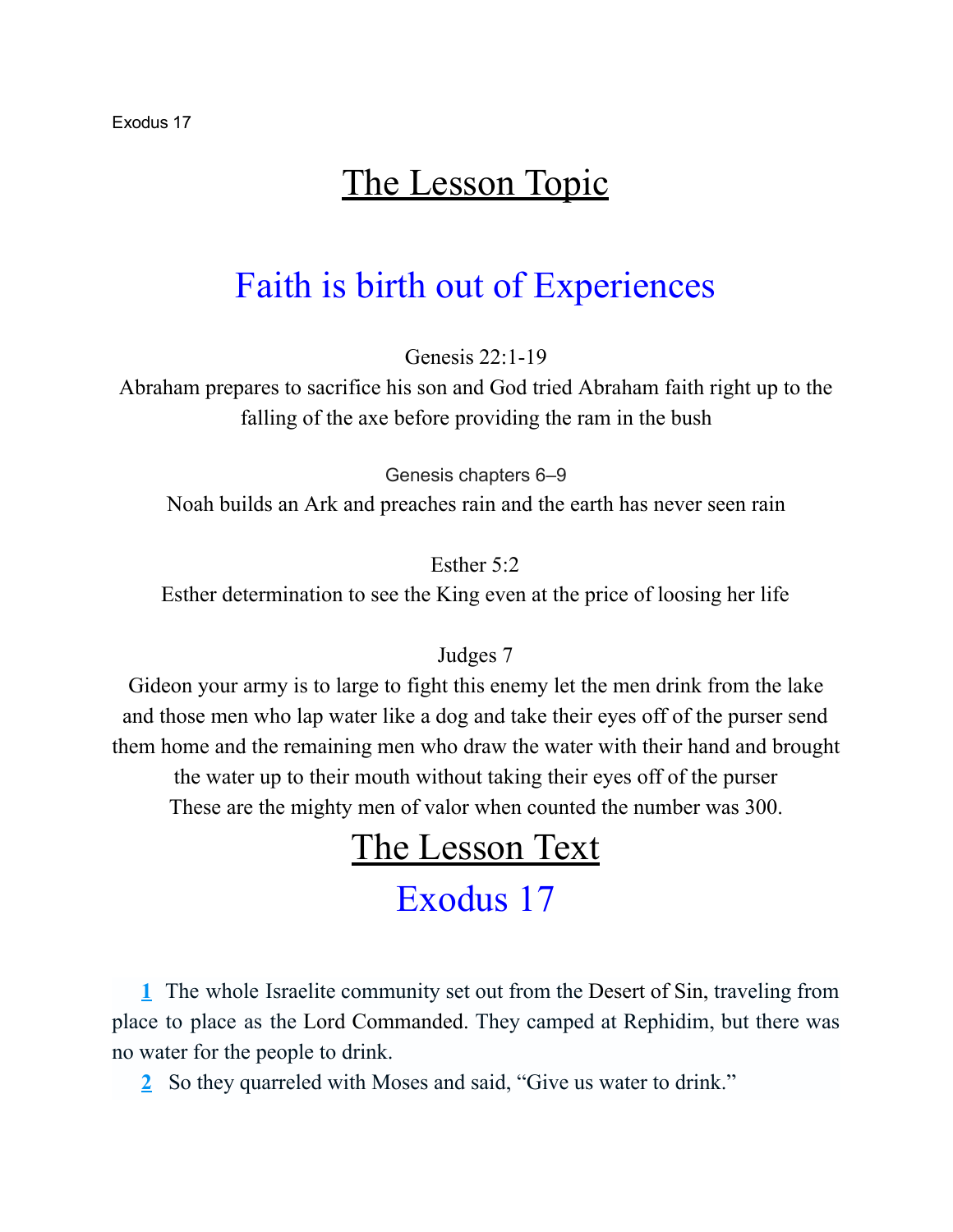Moses replied, "Why do you quarrel with me? Why do you put the Lord to the test?"

[3](http://biblehub.com/exodus/17-3.htm) But the people were thirsty for water there, and they grumbled against Moses. They said, "Why did you bring us up out of Egypt to make us and our children and livestock die of thirst?"

[4](http://biblehub.com/exodus/17-4.htm) Then Moses cried out to the Lord, "What am I to do with these people? They are almost ready to stone me."

[5](http://biblehub.com/exodus/17-5.htm) The Lord answered Moses, "Go out in front of the people. Take with you some of the elders of Israel and take in your hand the staff with which you struck the Nile, and go.

[6](http://biblehub.com/exodus/17-6.htm) I will stand there before you by the rock at Horeb. Strike the rock, and water will come out of it for the people to drink." So Moses did this in the sight of the elders of Israel.

[7](http://biblehub.com/exodus/17-7.htm) And he c[a](http://biblehub.com/niv/exodus/17.htm#footnotes)lled the place Massah<sup> $\alpha$ </sup> and Meri[b](http://biblehub.com/niv/exodus/17.htm#footnotes)ah<sup> $\beta$ </sup> because the Israelites quarreled and because they tested the Lord saying, "Is the Lord among us or not?" The Amalekites Defeated

[8T](http://biblehub.com/exodus/17-8.htm)he Amalekites came and attacked the Israelites at Rephidim.

[9](http://biblehub.com/exodus/17-9.htm) Moses said to Joshua, "Choose some of our men and go out to fight the Amalekites. Tomorrow I will stand on top of the hill with the staff of God in my hands."

[10](http://biblehub.com/exodus/17-10.htm) So Joshua fought the Amalekites as Moses had ordered, and Moses, Aaron and Hur went to the top of the hill.

[11](http://biblehub.com/exodus/17-11.htm) As long as Moses held up his hands, the Israelites were winning, but whenever he lowered his hands, the Amalekites were winning.

[12](http://biblehub.com/exodus/17-12.htm) When Moses' hands grew tired, they took a stone and put it under him and he sat on it. Aaron and Hur held his hands up—one on one side, one on the other—so that his hands remained steady till sunset.

[13](http://biblehub.com/exodus/17-13.htm) So Joshua overcame the Amalekite army with the sword.

[14](http://biblehub.com/exodus/17-14.htm) Then the Lord said to Moses, "Write this on a scroll as something to be remembered and make sure that Joshua hears it, because I will completely blot out the name of Amalek from under heaven."

[15](http://biblehub.com/exodus/17-15.htm) Moses built an altar and called it The Lord is my Banner.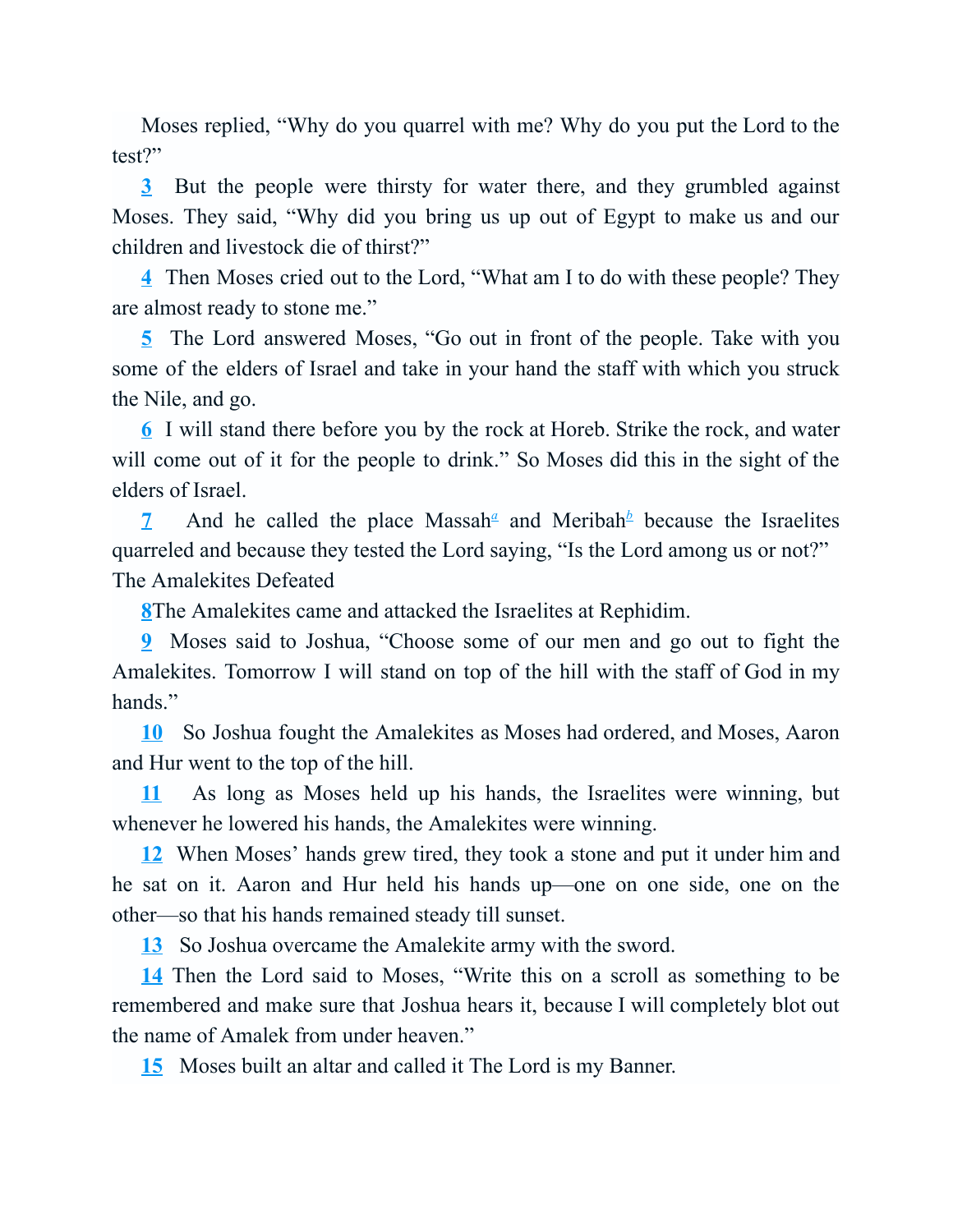[16](http://biblehub.com/exodus/17-16.htm) He sai[d](http://biblehub.com/niv/exodus/17.htm#footnotes), "Because hands were lifted up against the throne of the Lord,<sup>*d*</sup> the Lord will be at war against the Amalekites from generation to generation."

## The Goal of the Lesson

### Pt1. Leaders must be prepared to hear pass the noise

[1](http://biblehub.com/exodus/17-1.htm) The whole Israelite community set out from the Desert of Sin, traveling from place to place as the Lord Commanded. They camped at Rephidim, but there was no water for the people to drink.

[2](http://biblehub.com/exodus/17-2.htm) So they quarreled with Moses and said, "Give us water to drink."

Moses replied, "Why do you quarrel with me? Why do you put the Lord to the test?"

[3](http://biblehub.com/exodus/17-3.htm) But the people were thirsty for water there, and they grumbled against Moses. They said, "Why did you bring us up out of Egypt to make us and our children and livestock die of thirst?"

### Pt2. Leaders must have a relationship with God

### Don't try to answer in your own might. God is our source!

[4](http://biblehub.com/exodus/17-4.htm) Then Moses cried out to the Lord, "What am I to do with these people? They are almost ready to stone me."

[5](http://biblehub.com/exodus/17-5.htm) The Lord answered Moses, "Go out in front of the people. Take with you some of the elders of Israel and take in your hand the staff with which you struck the Nile, and go.

[6](http://biblehub.com/exodus/17-6.htm) I will stand there before you by the rock at Horeb. Strike the rock, and water will come out of it for the people to drink." So Moses did this in the sight of the elders of Israel.

Note: the stiffneck people is an resemblance of what Jesus Christ would encounter

### Pt3. God will respond to His leaders

[6](http://biblehub.com/exodus/17-6.htm) I will stand there before you by the rock at Horeb. Strike the rock, and water will come out of it for the people to drink." So Moses did this in the sight of the elders of Israel.

Note: this is a foreshadow of Jesus Christ (the unity of the Godhead on display) Jesus says to the Father I will go down and be that Rock and when Moses hit me I will provide water. (he is the living water)

### Pt4. God provides the supporting cast

[8T](http://biblehub.com/exodus/17-8.htm)he Amalekites came and attacked the Israelites at Rephidim.